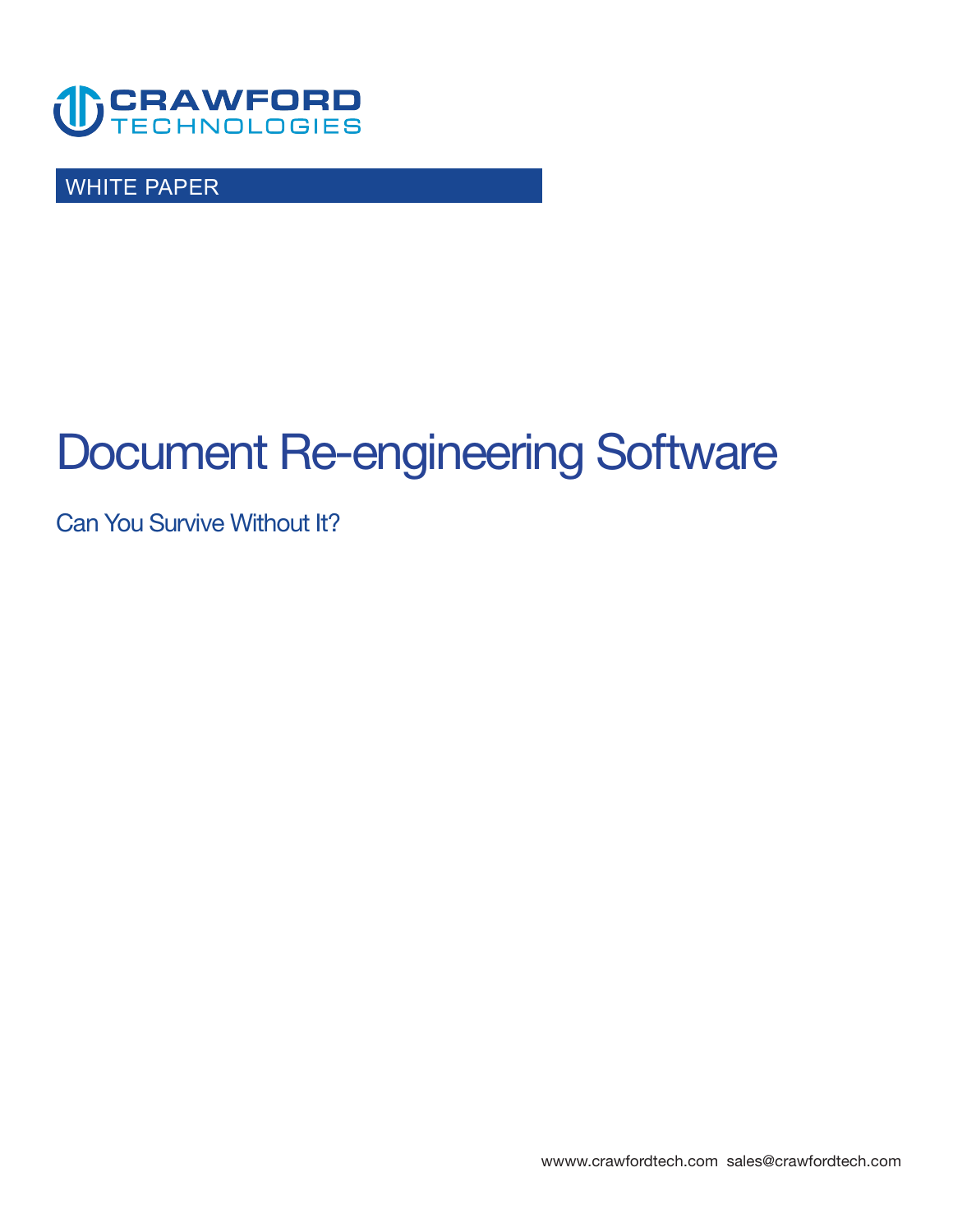# **Ten Ways Print Providers Are Benefitting from Document Re-engineering Software**

**Most print/mail service companies have almost no control over the format of the documents customers expect them to accurately print, insert, and mail. Productivity or cost-saving improvement opportunities are extremely limited when service providers receive print-ready documents generated by their customers. Post-composition tools known as document reengineering software help print service providers overcome these restrictions.** 

**Standardizing document formats through document re-engineering functions built into products such as Operations Express and Transpromo Express from Crawford Technologies has tremendous benefits for print service providers. Print and mail operations can expect improvement in the areas of productivity, operating expenses, material costs, and quality control after deploying post-composition re-engineering software.** 

**Here are ten ways print service providers are using document re-engineering tools to improve their service offerings and add value to customer documents.** 

#### **Combine Jobs**

**2**

**1 Reformatting documents so the mailing address prints in a constant location on the page in every application allows document operations to use a standard outbound window envelope. Whether the service provider standardizes on a single-window or double-window design, mailing multiple applications in the same envelopes allows operations to combine several small jobs. Moving page data to new locations is a prime use for document re-engineering software.** 

**This tactic eliminates much of the idle time spent on paperwork, material staging, and machine set-up. With fewer interruptions, automated insertion machine operators are able to produce more mail pieces per hour. Service providers can also reduce material costs by ordering a single envelope in large quantities instead of small batches of custom envelopes. Warehouse and inventory expenses associated with transporting, storing, and accounting for a large variety of envelopes also decline.** 

**Operations migrating from cutsheet printing to roll-fed inkjet devices use software like Operations Express to combine jobs. This is especially beneficial for them. Bigger jobs are more efficient in roll-fed printing and inserting environments. Service providers can even combine jobs from multiple customers into larger, more efficient blocks of work.** 

## **Postage savings**

**Combining jobs can also allow an organization to increase postal presort density, resulting in lower postage expenses. Print service providers may choose to pass along some or all the postage savings to their customers. Offering lower postage rates than customers can achieve individually can be a convincing sales strategy for service providers seeking to transfer work from customer in-plant operations to their own facilities. Other providers charge for postage at a set rate, such as the three digit qualification level in the US. Then they combine jobs to achieve more attractive postage rates, keeping the difference.** 

**Combing jobs can allow an orgniazation to increase postal presort density, resulting in lower postage expenses** 

**2**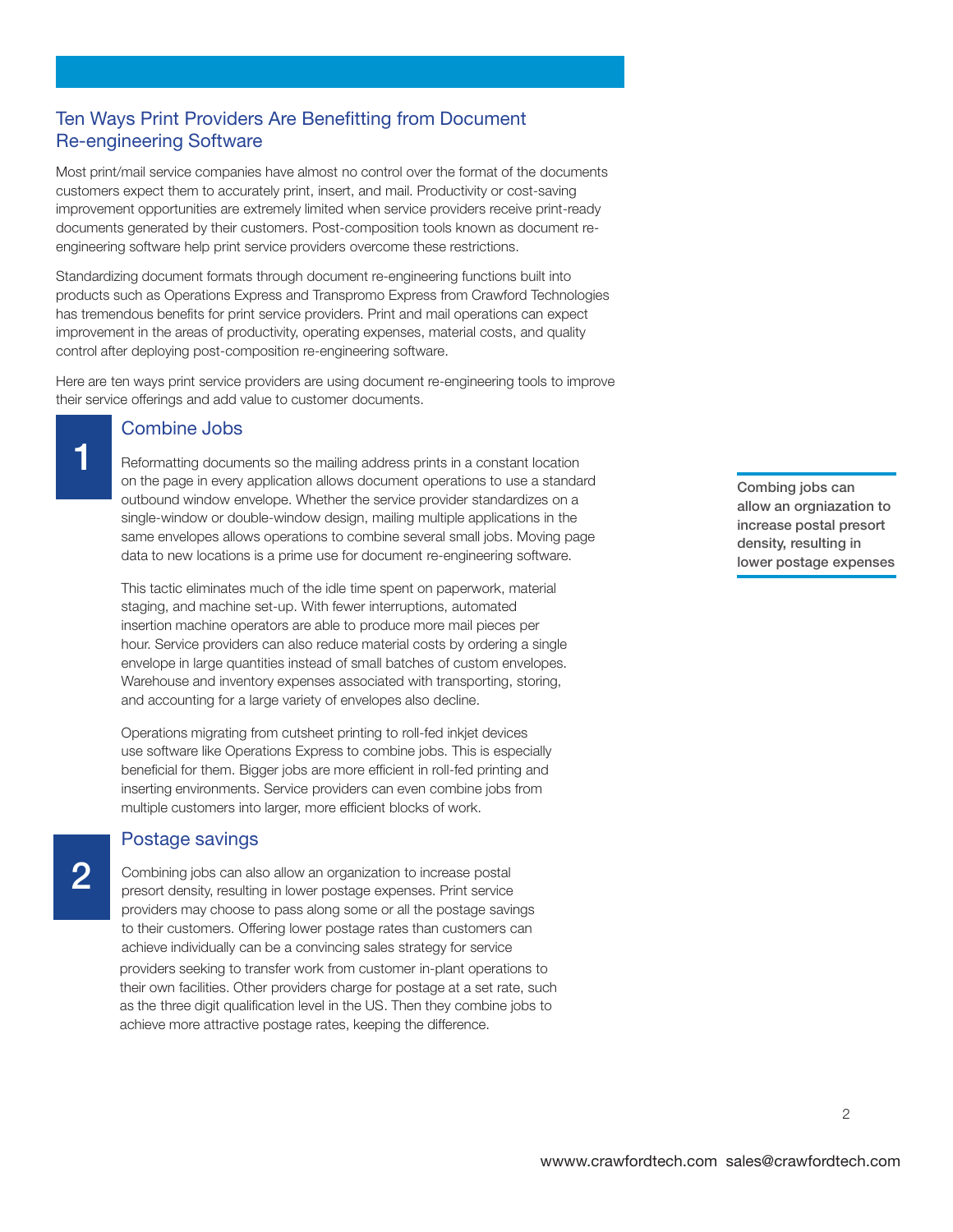# **Distributed Processing**

**3**

**Document re-engineering software can split large jobs into manageable batches. This feature enables print service providers to match print and mail volumes with their production capacity. It also allows them to print portions of jobs at geographic locations closer to the mail destination. Or they may wish to distribute the jobs across several pieces of equipment installed at a single site. Meeting or missing an SLA may sometimes depend on the ability to work on several parts of a single job simultaneously. Products like Operations Express make it easy to adjust operating procedures to match sometimes changing conditions. For example, if a piece of production equipment is temporarily down, work can be re-routed, ensuring that the workload is still appropriately balanced and minimizing delays.** 

## **Select and separate production exceptions**

**4 Post-composition re-engineering tools allow document operations to flag and separate high-value checks that require a manual process, or to segment high page-count statements to be mailed as flats or parcels. The software can also generate extra cover pages containing the sending address – an ideal solution for mailing high page-count documents in windowed flat envelopes. Another application of print file segmentation might allow print service providers to process premium accounts on color printers or with upgraded paper stock. Service providers can use data already present in the print file to segment the job. It isn't necessary to have the data split in advance.** 

### **Add mailpiece tracking/quality control measures**

**5 Document re-engineering software allows mailers to enhance the documents before printing. Many features can be added to document print streams enabling more comprehensive quality control. Print service providers may add barcoded or OCR sequence numbers, batch control balance pages, or even create an electronic file used to drive an automated document factory system or file-based inserting.** 

# **Create indexes**

**Large document archives are made much more useful through indexing. Document re-engineering software can use data extracted from documents or associated external files to build indexes that facilitate filtering and retrieval of relevant pages from document archives.** 

**Meeting or missing an SLA may sometimes depend on the ability to work on several parts of a single job simultaneously.** 

**6**

**wwww.crawfordtech.com sales@crawfordtech.com**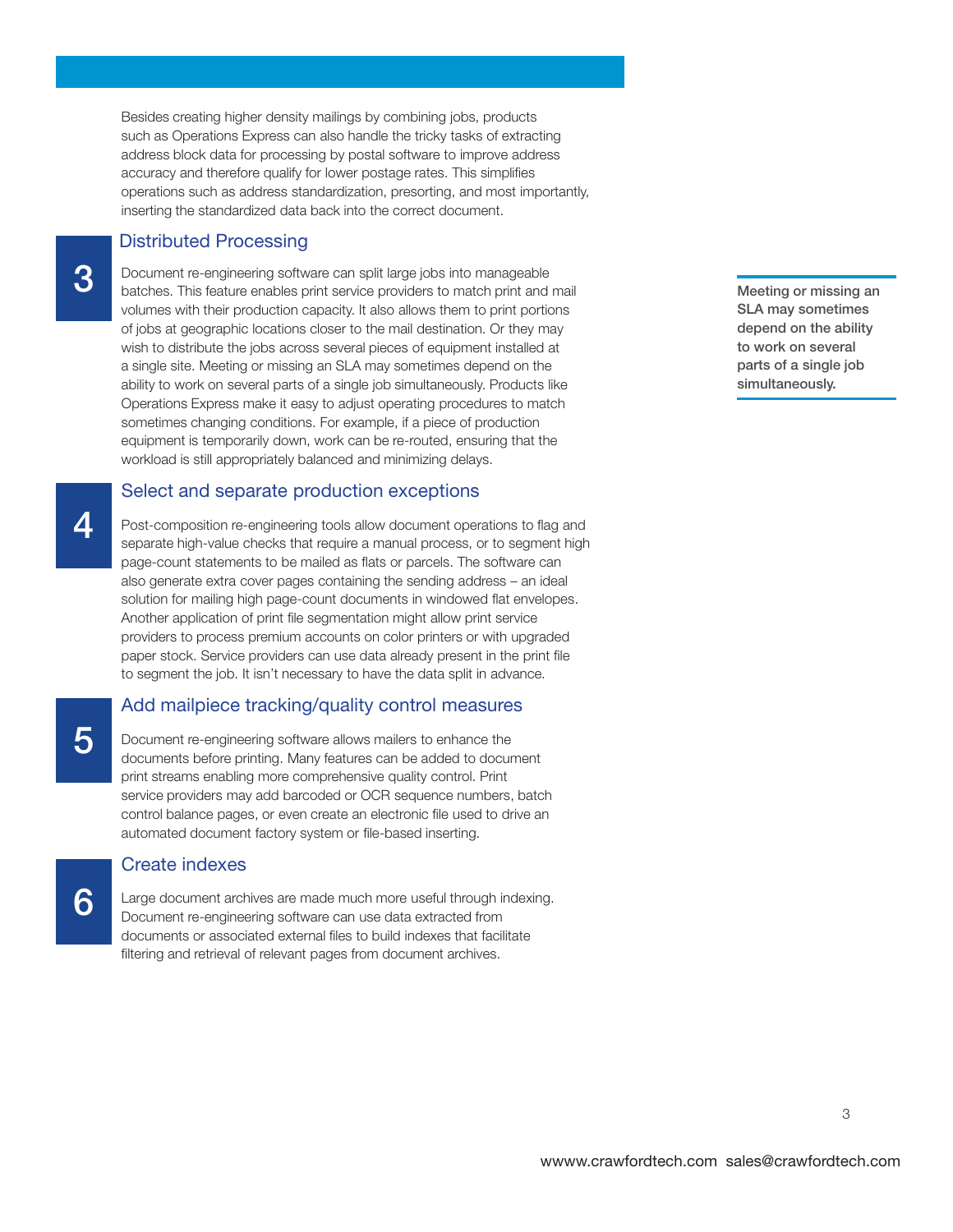**Besides the substantial opportunities to improve productivity, lower costs, or raise quality, document re-engineering software can enhance the effectiveness of documents print service providers create for their customers. These added elements can allow service providers to distinguish themselves from the competition and charge more for their services.** 

#### **Invoke selective inserting**

**7 Many applications can be enriched by selectively inserting items into envelopes based on data already present on printed pages. A classic example is remittance envelopes. If text on a bill indicates customers pay online or via direct debit, they don't need a return envelope. Selective inserting is typically driven by inserting machine barcodes. Document reengineering software such as Operations Express can replace existing barcodes with new versions that include selective insert controls.** 

## **Add marketing or informational messages**

**8 Transactional documents are the most-read consumer mail pieces. People open them more often and spend more time with bills and statements than with anything else that comes in the mail. Embedding targeted offers or relevant informational messages right in the documents is an attractive idea. For many companies though, it is too expensive to change or re-write the programs that produce those documents. With document re-engineering software, service providers can add those targeted messages right to the print file without ever touching the source programs. Crawford Technologies' Transpromo Express allows print service providers to add value to the documents they produce.** 

**Transpromo Express can detect available white space; that area on a document following a variable number of detail lines on a bill or statement that is otherwise wasted. The software will insert ads, marketing messages, relevant educational messages or informational content where it will fit without adding an extra page. This inserted content can be variable, depending on other information showing on the document. Examples might include an upsell offer for newer customers but a loyalty offer for long-term customers.** 

# **Personalized messaging**

**9 Unlike pre-printed inserts which are constrained by the number of insert stations available on mailing equipment, transpromo inserts, also known as onserts, are unlimited. Machine limitations will no longer force print service providers to split jobs according to the inserts to be added to the envelopes. Each transactional document can include advertisements relevant to the account owner. These onserts can contain personalized information such as the last order date, account level benefits, etc. It is even possible to include personal URL's (PURL's) or QR codes, connecting the transactional document to multi-channel marketing campaigns.** 

**Transactional documents are the most-read consumer mail pieces. People open them more often and spend more time with bills and statements than with anything else that comes in the mail.** 

**4**